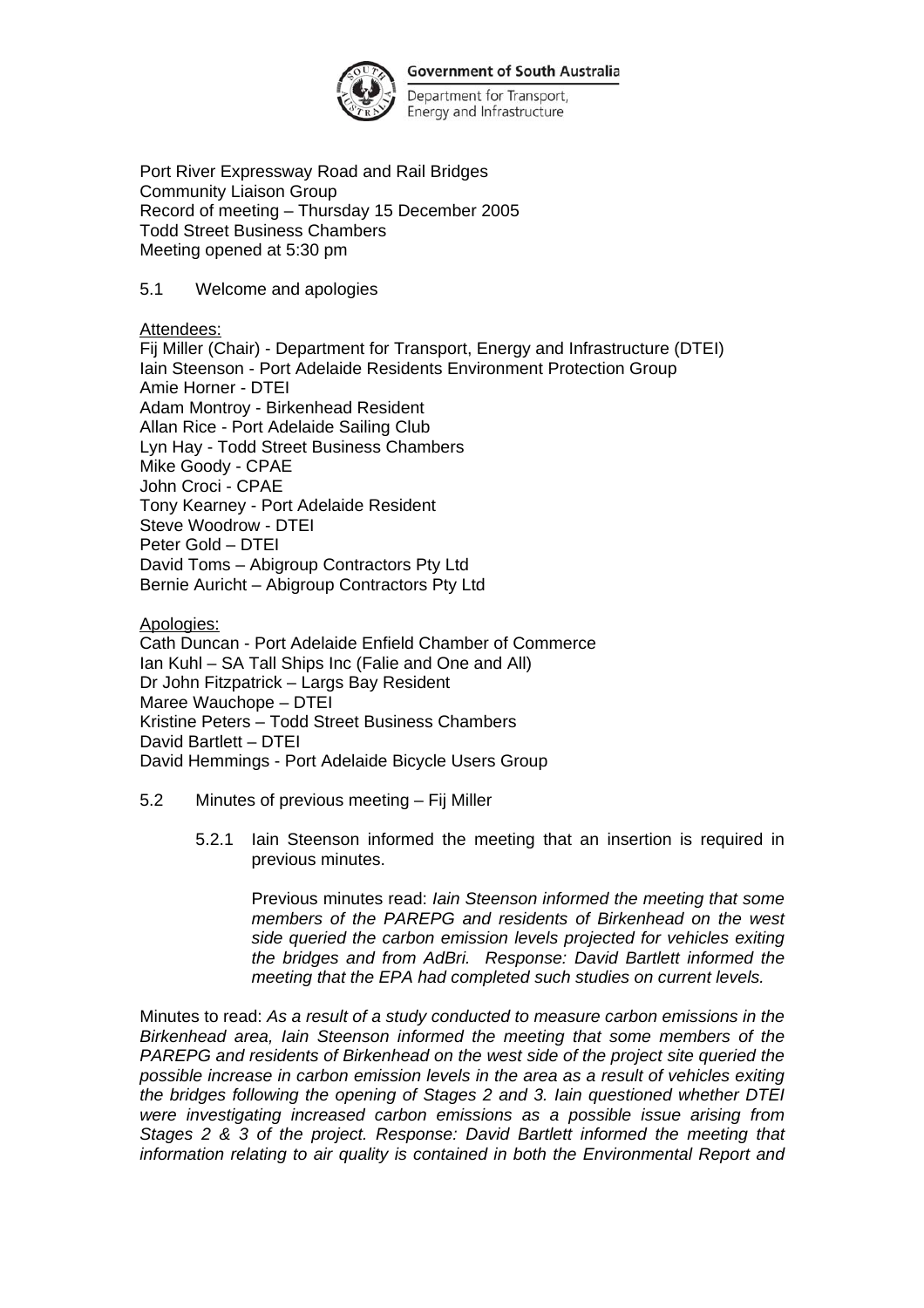

Department for Transport, Energy and Infrastructure

*Questions on Notice from the 2001 Port River Expressway Report to the Parliamentary Public Works Committee.* 

- 5.3 Business Arising Update of actions:
	- 5.3.1 DTEI to report to the CLG on the Naval Exclusion Zone in the Port River. Steve Woodrow informed the meeting that there is an existing 1.5km exclusion zone out from the ASC wharf. This zone is being reviewed and may increase south toward Shiplift. A map outlining the existing exclusion zone was tabled at the meeting. Steve Woodrow is to keep the CLG informed on the outcome of the review.
	- 5.3.2 DTEI to provide copies of traffic management presentation delivered at previous meeting by David Bartlett. Copies of the presentation were tabled at the meeting.
	- 5.3.3 Abigroup to provide copies of design update presentation delivered at previous meeting. Copies of the presentation were tabled at the meeting.
	- 5.3.4 Abigroup and DTEI to report to John Croci at a later stage RE: traffic management issues associated with opening of Bedford Street and the new Eastern Bypass. Abigroup responded that the Eastern Bypass from St Vincent Street to Bedford Street will be open by 24<sup>th</sup> March, weather permitting. The Eastern Bypass will be fully operational by 14th July 2006, weather permitting. CLG directed that this issue would be an ongoing agenda item.
	- 5.3.5 Mike Goody tabled an email received by Council dated 15 December from Michelle Lauriston of ANL House, 306 St Vincent Street; in regard to the speed limit and the build-up of traffic on St Vincent Street. Council will forward a copy of this email to DTEI.
	- 5.3.6 Tony Kearney tabled an article in the *Portside Messenger* written by Mr Hiscock, a Port Adelaide resident, regarding the speed limit on St Vincent Street. Mike Goody said that Council representatives would meet with Mr Hiscock.
- 5.4 Contractor's Update David Toms
	- 5.4.1 Design update

Current design focus is firstly with piling and water structures and secondly with local road works. 85% completion has now been submitted to SKM (project verifier) and DTEI. This does not include rail signals, traffic management systems or landscaping. 100% design is targeted for completion by the end of February.

5.4.2 Construction Update

- St Vincent Street East will be open before Christmas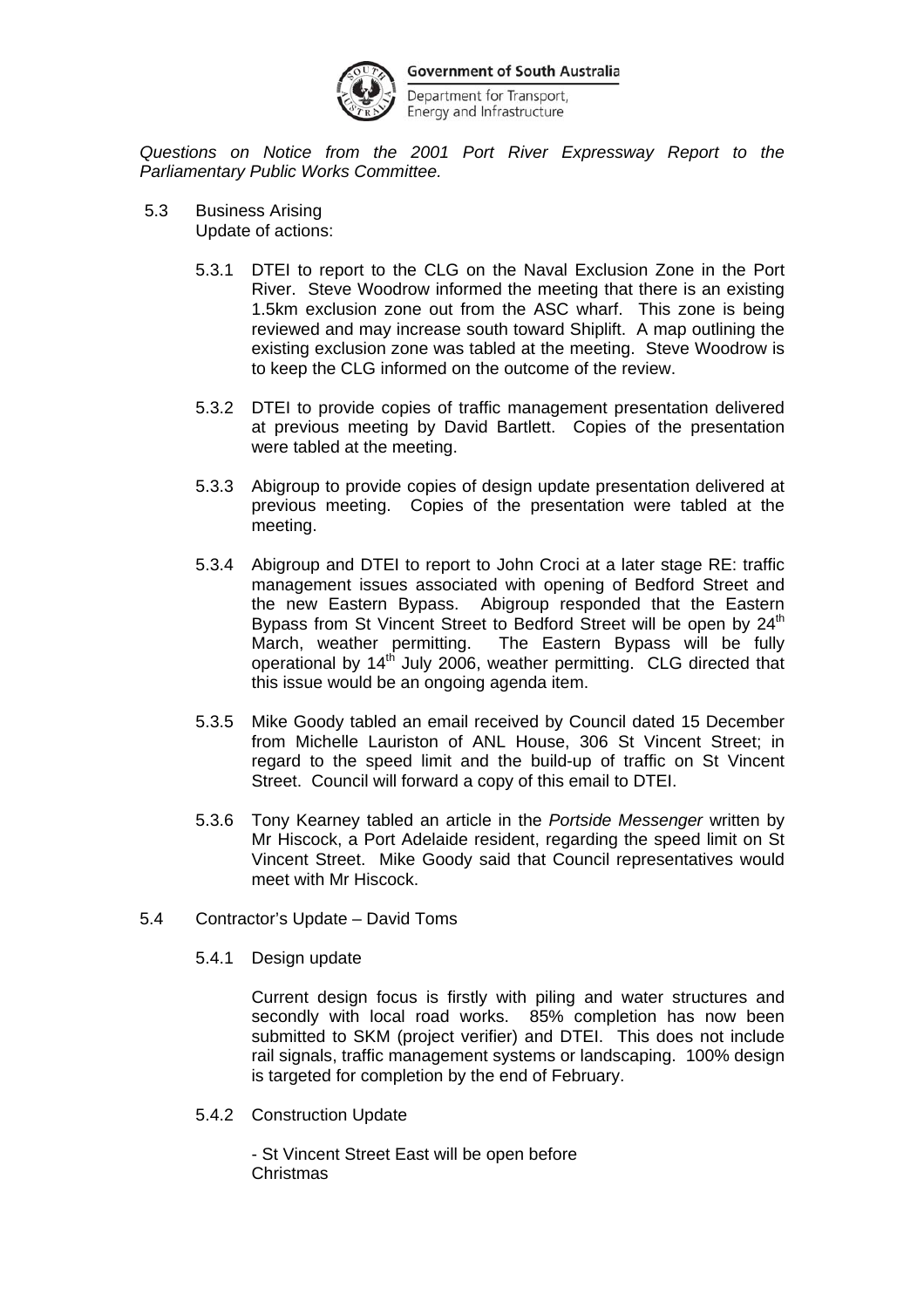

Department for Transport, Energy and Infrastructure

- earthworks have commenced on the Eastern Bypass between Francis Street and Bedford Street

- redundant rail has been removed

- the embankments for the bridges are being built

- piling is imminent; the pile frame and barge are in place and the piles have been welded

- works commencing early in 2006 include widening the turning circles on Bedford Street at the Eastern Bypass intersection and verge works on Elder Road at Wills Street and Victoria Road at Elder Road.

Tony Kearney enquired about activity at the Pivot site. RESPONSE: David Toms said that Abigroup was removing rail on the east side and that Pivot was in the process of removing buildings on the west side in preparation for handing over land to Abigroup.  $3<sup>rd</sup>$  January will see the commencement of earthworks and 9<sup>th</sup> January will see commencement of the rail upgrade from Eastern Parade and Francis Street on the Grand Trunkway Extension

Tony Kearney enquired about works on the western side of the Port River. RESPONSE: David Toms is awaiting the handover of the land from AdBri, which is expected in February or March. Abigroup have taken possession of the Linke site. Site access is being staggered around existing businesses and their operations – not controlled by Abigroup.

- 5.5 Community Involvement Update
	- 5.5.1 Media announcement view news footage from Nov 23 start of works announcement. CLG reviewed the media coverage received from the start of works announcement. Approximately 50 guests attended the ceremony.
	- 5.5.2 Website Update Amie Horner reported that there is a delay in approvals for the FAQs to be posted on the site. Approvals will be received early January. CLG members will be emailed once approvals are received. Pictures from the opening announcement, the current brochure and CLG meetings have all been uploaded.
	- 5.5.3 Review effectiveness of CLG Fij Miller queried the effectiveness of the CLG and sought positive and negative feedback in relation to: enhancing the effectiveness of the CLG; suggestions for meeting places; and suggestions for guest speakers.

Tony Kearney suggested a walk around the western section of the project site to illustrate where the new construction will occur and how the traffic management will change. This will also allow CLG members to recognise opportunities for the group to influence. OUTCOME: The CLG agreed that the next meeting would incorporate a walk through the western construction zone.

Steve Woodrow suggested the use of the Linke office for a meeting place. RESPONSE: Abigroup were not aware of the current condition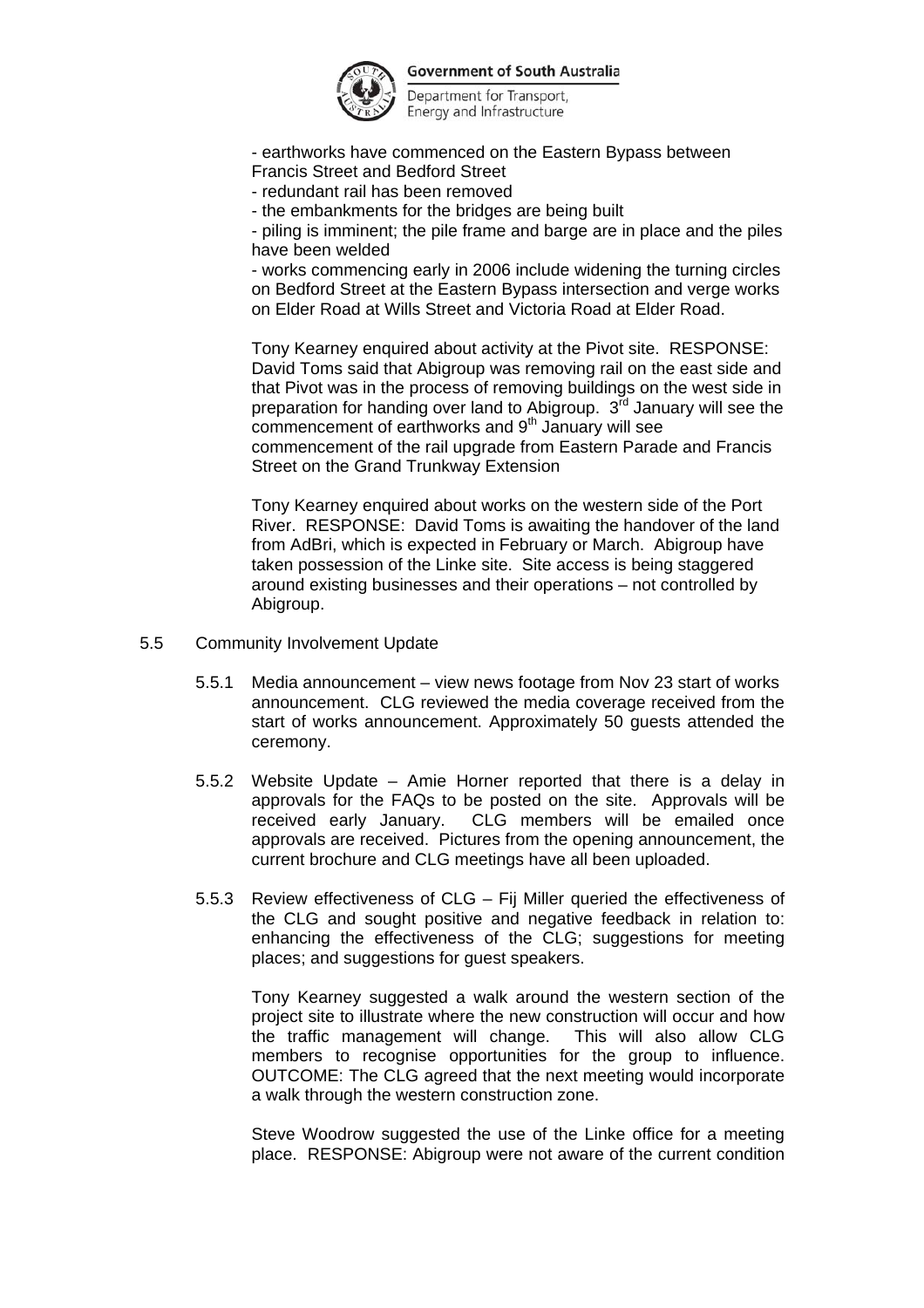

Department for Transport, Energy and Infrastructure

of the offices but would be happy to use as a meeting place if appropriate.

Fij Miller suggested a guest speaker from the Newport Quays development and a tour of the Port River aboard a tourist boat as ideas for upcoming meetings.

Lyn Hay suggested that an effective way to communicate to the Port Adelaide Enfield area is through "Timeout", the WABEC magazine. This would be an opportunity to promote the CLG. The magazine could feature a profile on CLG members.

Fij Miller said that there are approval restrictions and limitations on information conveyed to the general public regarding PRExy. As DTEI is currently operating under a pre-election climate, approvals for written materials have a longer lead-time as materials are also approved through the Minister's office.

Lyn Hay said that opportunities such as the recent WABEC function are good PR for the project in a broader development sense.

Tony Kearney asked what Abigroup expect of the CLG. RESPONSE: David Toms said that CLG input on public art and public furniture will be valuable and that these opportunities will occur as designs are completed and construction proceeds. Steve Woodrow also suggested that the CLG role as champions of the project is vital.

5.6 Community representative reports

CLG members were given the opportunity to share information and highlight issues on behalf of local organisations and the community regarding the project.

5.6.1 Design and Construct Contracts

Fij Miller outlined the process for Design and Construct Contracts as it was felt that this form of contact was not fully understood. It was emphasised that this process works well as it allows for flexibility in refining the design and that there is influence, in some areas, on the outcome of these contracts.

Peter Gold said that the initial planning for PRExy was done by DTEI and that the detailed design was now being done by Abigroup.

David Toms said that within the Design and Construct delivery method the Contractor has more influence at the beginning of the project. There are also cost saving advantages as there is no need for redesign and allows for a timely delivery process. The Client and Contractor form an Alliance Contract allowing information sharing earlier in the project.

David Toms said that within the Design and Construct contract for PRExy, Abigroup incrementally design sections of the project and